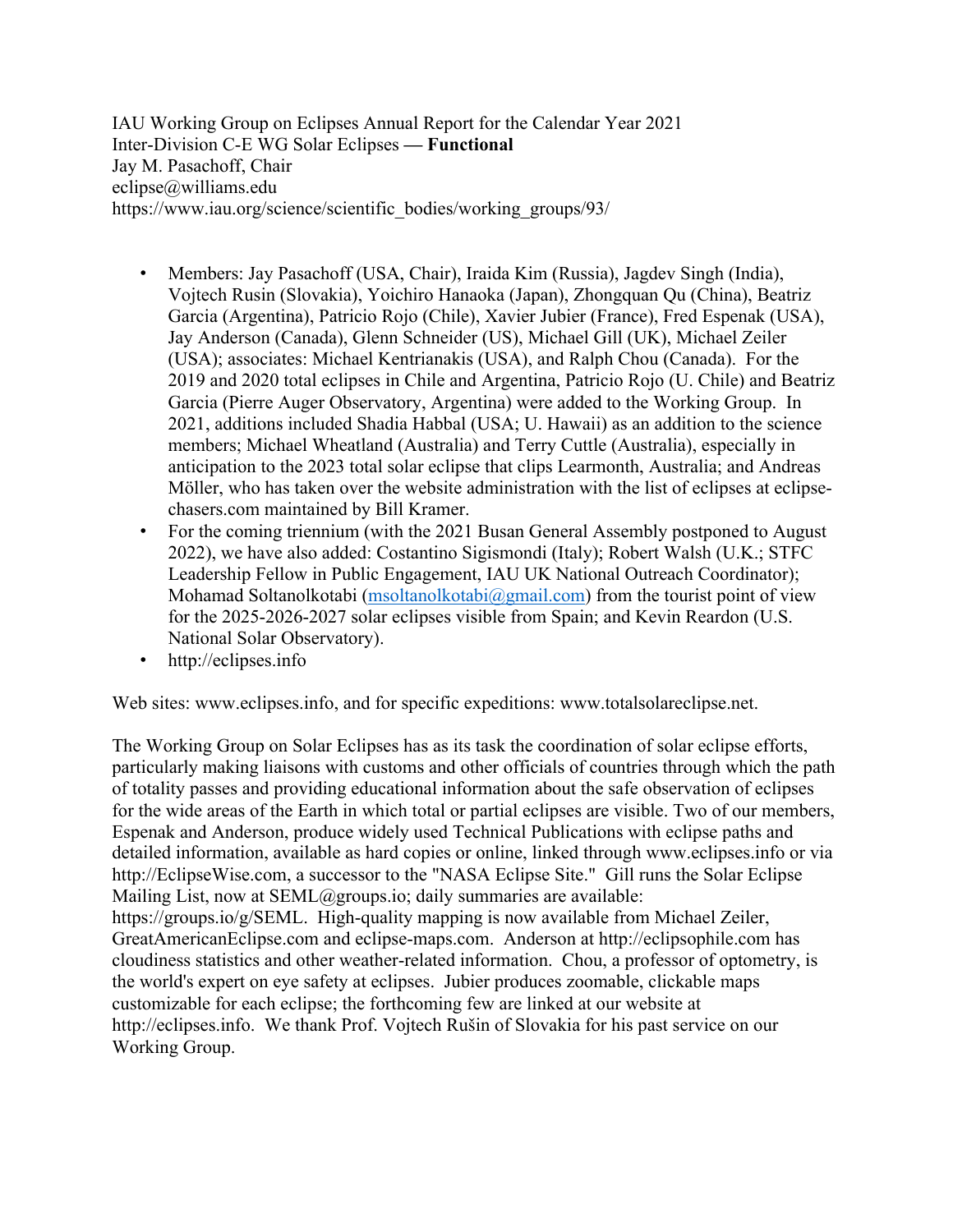Schneider is an expert on aerial eclipse flights, and planned a successful pair of chartered flights to near the sunrise point for the 4 December 2021 totality that otherwise passed only over Antarctica and nearby ocean. Kramer at http://eclipse-chasers-com kept a log of statistics of individual eclipse observers, which Andreas Möller has taken over and has added an archive of historical eclipse papers. Kentrianakis was the project manager for the American Astronomical Society's 2017 eclipse efforts, http://eclipse.aas.org; the site now has advance notice of the 2023 and 2024 eclipse visibility across the United States, now headed by Claire Raftery (U.S. National Solar Observatory), Angela Speck (U. Texas at San Antonio), and Rick Fienberg (American Astronomical Society). Pasachoff is a member of the newly reconstituted American Astronomical Society Task Group on Eclipses for the 2023 annular eclipse, with partial phases across all of North America, and the 2024 total solar eclipse, with totality from Mazatlán, Mexico across the US from Texas to Maine and onto the Canadian Maritimes.

Among our successes is the distribution of material for tens of thousands of eye-protection filters. The organization Astronomers Without Borders collected millions of slightly used "eclipse glasses" (really "partial eclipse glasses") from users at the 2017 American eclipse. As an example. jmp brought 5000 of the used filters to Mumbai and Madurai, India, for use at the 26 December 2019 annular eclipse, with further use at the 21 June 2020 annular eclipse. Some were sent to Chile for the 2020 and 2021 total solar eclipses. Andrew Fraknoi (USA) worked to get donated filters from the Moore Foundation for distribution through libraries.

Because of the pandemic access was limited for international travelers for the June 21, 2020, annular eclipse, with path from Africa across the Middle East, through China, and for the December 14, 2020, total solar eclipse whose path was centered on Chile and Argentina, extending from the Pacific to the Atlantic. Though he was unable to get to either the 2020 annularity or the totality because of COVID-19 travel restrictions, Pasachoff summarized the observations of others in articles in *Astronomy Magazine*:

Pasachoff, Jay M., 2021, "Corona Light," 2020 annular eclipse images, *Astronomy Magazine*, February issue, pp. 40-45.

Pasachoff, Jay M., 2021, "The 2020 Total Eclipse," *Astronomy Magazine*, April issue, pp. 47-51.

Soon after the 2020 eclipse, NASA released the following: Eclipse prediction -- https://www.nasa.gov/feature/goddard/2020/scientists-use-nasa-datapredict-appearance-corona-dec-14-total-solar-eclipse Eclipse comet -- https://www.nasa.gov/feature/goddard/2020/recently-discovered-comet-seen-

during-2020-total-solar-eclipse-SOHO

and for the 2021 eclipses, with an annular eclipse on 10 June 2021 in southern Canada viewed from a charter flight from *Sky & Telescope Magazine* before it went north over Greenland, the North Pole, and then to Siberia; and with the total solar eclipse in and near Antarctica on 4 December 2021:

Eclipse prediction: https://www.nasa.gov/feature/goddard/2021/scientists-use-nasa-data-to-predictcorona-of-dec-4-antarctic-eclipse/

Pasachoff, Jay M., 2021/2022, "Totality From Above the Clouds," *Sky and Telescope*, online.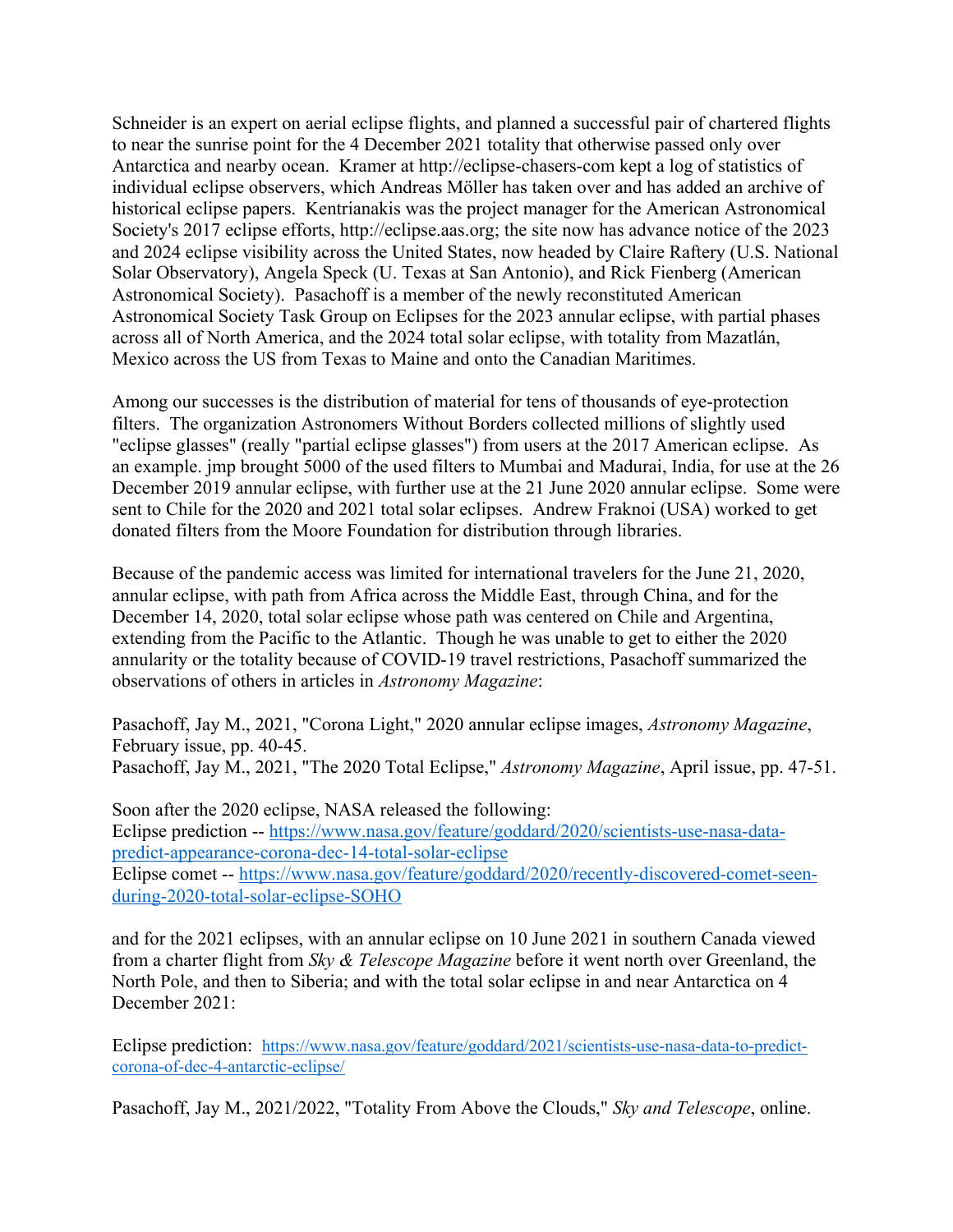https://skyandtelescope.org/astronomy-news/total-solar-eclipse-reports-fromantarctica/

Theo Boris, Christian A. Lockwood, David Zimmerman (JM Pasachoff Antarctic Expedition), 2021 (Dec. 9), "A Total Eclipse of the Sun," https://apod.nasa.gov/apod/ap211209.html

See also https://www.forbes.com/sites/jamiecartereurope/2021/12/04/in-photos-and-videoantarcticas-exclusive-eclipse-of-the-sun-attracts-intrepid-travelers-and-humpbackwhales/?sh=305334b44730 and

https://www.wsj.com/story/a-total-solar-eclipse-as-seen-from-antarctica-e71f1988

At the time of the 2019 eclipse, Alexander Kosonovich was in charge of IAU Symposium 354 at Copiapo, Chile; the proceedings were published by Cambridge University Press. *Solar and Stellar Magnetic Fields: Origins and Manifestations*, Copiapo, Chile, July 2019. The Proceedings appeared in September 2020:

https://www.cambridge.org/core/journals/proceedings-of-the-international-astronomicalunion/issue/88BDDA474A28E3FE79CB2BE7CE3D8854

At the time of the 2020 total solar eclipse, Beatriz Garcia ran IAU Symposium 367, http://sion.frm.utn.edu.ar/iaus367/, R. M. Ros, B. García, S. Gullberg, J. Moldon & P. Rojo, Proceedings IAU Symposium No. 367, 2020, *Education and Heritage in the Era of Big Data in Astronomy: The first steps on the IAU 2020-2030 Strategic Plan*. Originally scheduled for 9-14 December 2020, San Carlos de Bariloche, Argentina, with a trip to totality at the end of the meeting, it was made virtual. Pasachoff gave an eclipse lecture. The proceedings were published at the end of 2021 by Cambridge University Press:

https://www.cambridge.org/core/journals/proceedings-of-the-international-astronomicalunion/article/iau-volume-15-issue-367-cover-and-back-

matter/ED66C850971A5A22F7919165D80973B0

as part of Network for Astronomy School Education (NASA), the Key Initiatives in Education, Outreach and Development Working Group: (see https://www.iau.org/science/scientific\_bodies/working\_groups/334/)

For observations of the 2023 total solar eclipse from Learmonth, Western Australia, see http://xjubier.free.fr/en/site\_pages/solar\_eclipses/HSE\_2023\_GoogleMapFull.html?Lat=-22.21921&Lng=114.10302&Zoom=16&LC=1

Anderson's eclipsophile.com shows that the cloudiness statistics are favorable for Australia but unfavorable for observations from East Timor. For a full map, see http://xjubier.free.fr/en/site\_pages/solar\_eclipses/xSE\_GoogleMap3.php?Ecl=+20230420&Mag =1&Max=1&Map=ROADMAP

For the 2023 annular solar eclipse that crosses northeastern South America and then North America, including Mexico and the United States, on 14 October 2023 http://xjubier.free.fr/en/site\_pages/solar\_eclipses/xSE\_GoogleMap3.php?Ecl=+20231014&Acc= 2&Umb=1&Lmt=1&Mag=1&Max=1&Map=ROADMAP